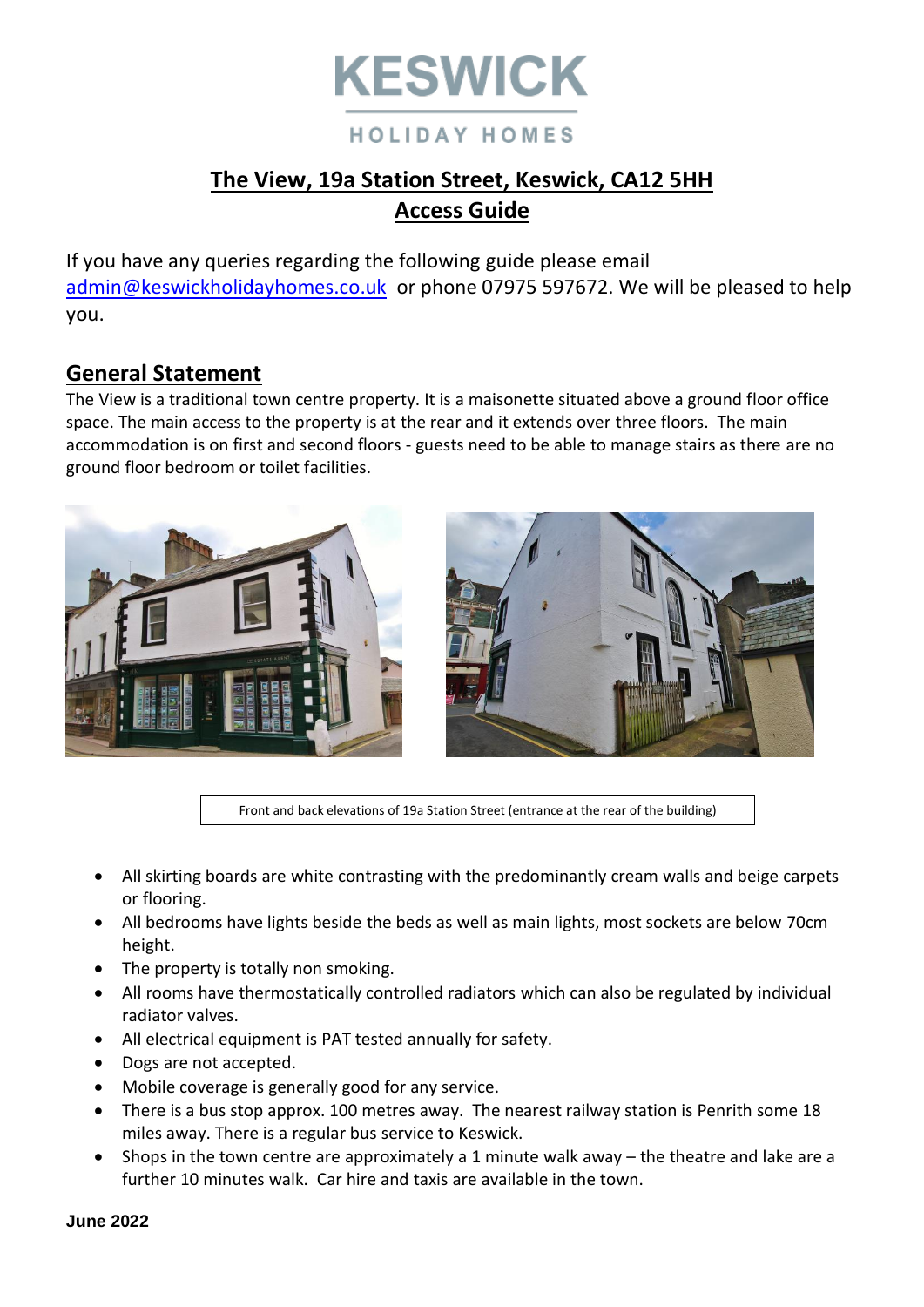

**KESWICK** 

- There are RADAR toilets in the town in Central Car Park at bell Close (3 minute walk) and at Lakeside by the Theatre by the Lake.
- Our information and all correspondence can be supplied in large print on request.
- No furnishings or bedding contain feathers for guests' comfort.
- The property has smoke and CO alarms which are checked regularly.

#### **Car Parking**

As it is a town centre property, there is no allocated parking at The View. There are a number of short term parking places in front of the building on Station Street and parking is free between 6.00pm and 8.00am. There are more on street parking options further along Station Street, parallel with Fitz Park and also around Blencathra Street, which is a 4/5 minute walk away.

Long term parking is available at the town centre car parks at Otley Road (3 minute walk away) or Central Car Park (4 minutes away). 24 hour or weekly permits can be purchased from Allerdale Council or via the pay and display machines.

#### **The View Entrance**

Front door width 84cm Lock height 97cm Key safe height 93cm Bell height 100cm 2 steps in – 1st 19cm high & 2nd 15cm high Light switch is 140cm There is free space in the hall of 200cm x 78cm There are coat hooks and shoe storage in the entrance hall

#### **Stairway**

The stairs are carpeted, with short pile carpet. First set of stairs has 8 steps, second set has 10 steps - 17cm high, 17cm deep & 90cm wide, with small landing in between Hand rail on right when ascending

# **First Floor Landing**

Laminate floor covering Light switch at height 136cm Free space from hall stairs 134cm x 140cm Free space in middle of hall 370cm x 115cm There is a fold away dining Table to seat 6 people - table height 75m There are 6 dining chairs Chair, seat height 45cm Upholstered seat, height 43cm width 125cm The nest central heating thermostat is on the



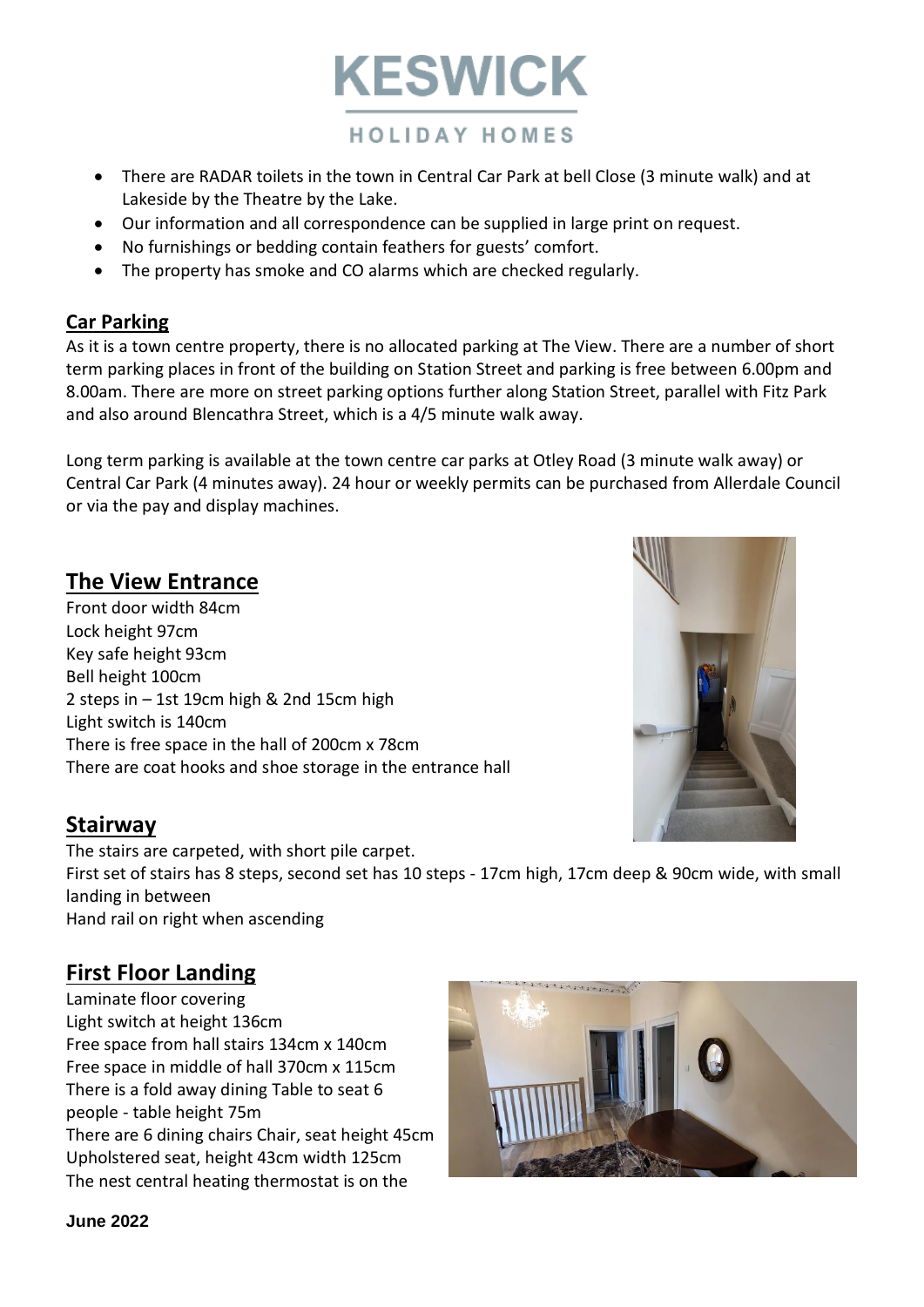

hall wall, near the bathroom

### **Kitchen**

Floor covering is tiles Door width 92cm Light switch 135cm high Work surfaces 90cm high, depth 60cm with sockets 20cm higher than work surface. Taps are 30cm above sink surface. Kitchen bar height is 104cm, depth 43 cm and width 123cm. There are 2 stools at height 82cm Free space in kitchen 105cm x 302cm



#### **Lounge**

Door width 90cm, there is free space at entry point is 180cm x 105cm

Free space if coffee table is removed 295cm x 162cm

1 x 4 seater corner upholstered sofa, seat height 32cm

1 x 2 seater upholstered sofa, seat height 32cm There is a fire place with a 6cm step up. Light switch 138cm high

All sockets are 35cm high or below

Remote control for TV which is wall mounted

Square coffee table, height 34cm width 87cm x 92cm

# **First Floor King Size Bedroom**

Door 90cm wide Light switch 135cm high King bed, height 66cm Free space to the right of the bed is 60cm x 300cm to the left is 300cm x 150cm Free space at bed end 120cm x 150cm 2 Door wardrobe



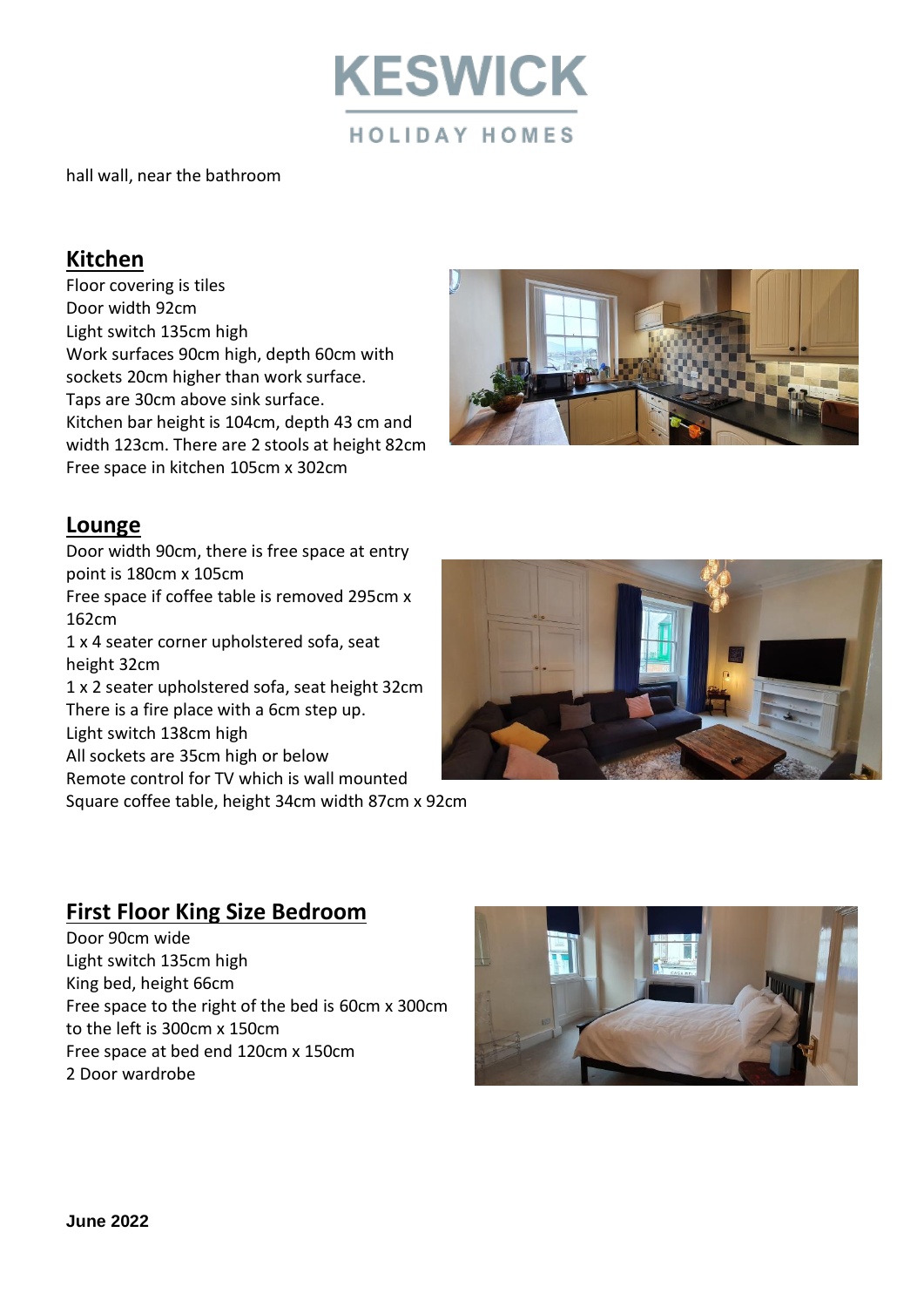

# **Bathroom**

Door width 76cm Free space 160cm x 205cm Light switch is a pull cord 120cm high Floor covering is tiles Toilet height 45cm Toilet roll holder 85cm high Sink 92cm high Bath with shower over. Bath is 116cm long, stepover is 59cm, depth is 40cm. Shower controls are 120cm from bottom of the bath Towel rail and shaver socket CO2 monitor



# **Stairs Up to Second Floor**

Carpet on stairs with short pile carpet 17 Steps in total with 2 returns to the left depth of stairs 17cm height is 18cm and width is 82cm

#### **Second floor Landing**

Floor covering is short pile carpet Free space at the top of the landing is 282cm x 93cm 2 x Sky lights Light switch is 138cm high CO2 Monitor



# **Second bedroom**

Door 68cm wide Light switch 135cm high King Size bed, height 50cm Free space to the right of the bed is 130 x 170cm, Free space to the left of the bed is 117 x 130cm Free space at bed end 35cm x 160cm Chest of drawers at height 90cm 1 x Sky light